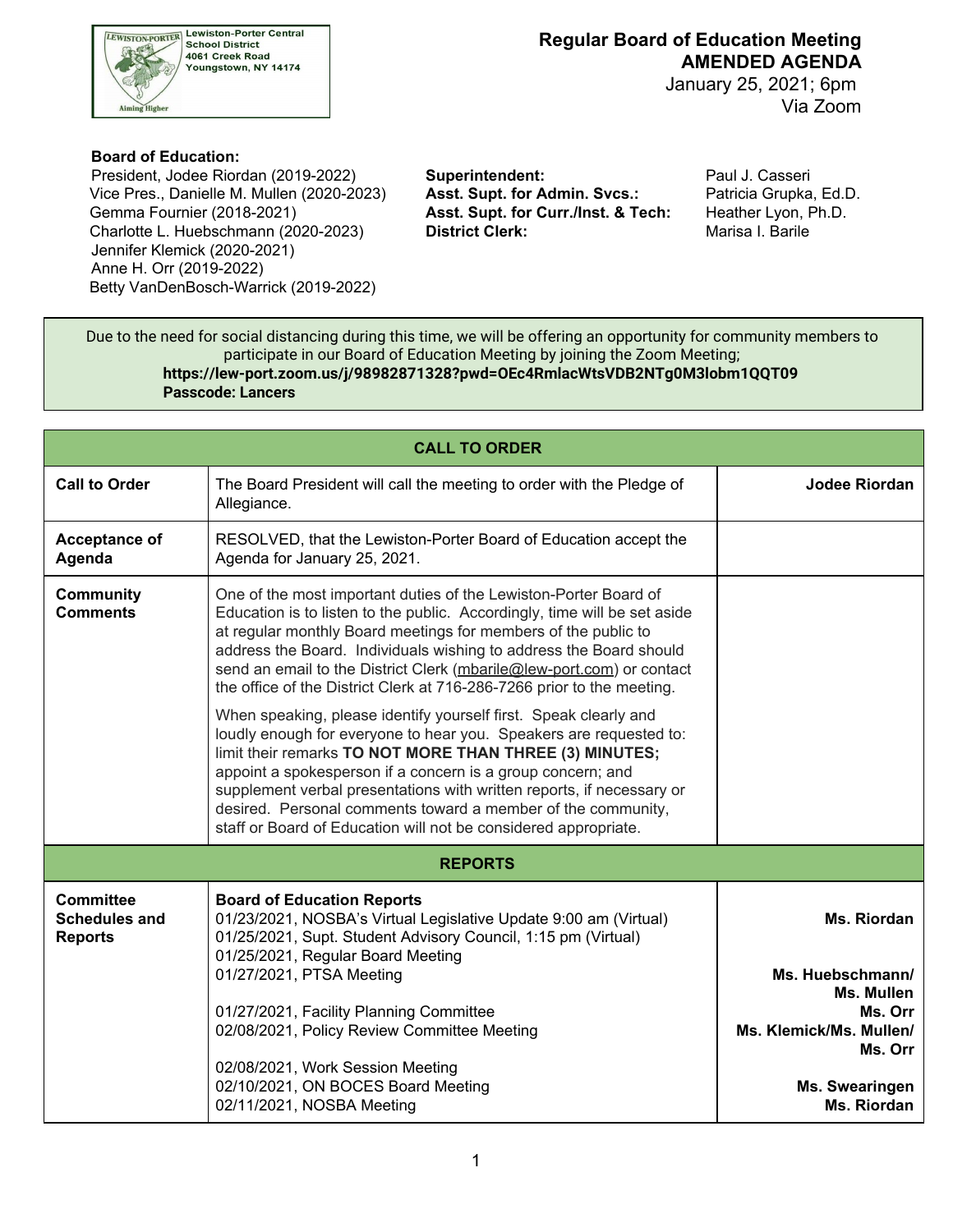

| <b>Administrative</b><br><b>Reports</b>                     | <b>Administrative Reports (all submitted)</b>                                                                                                                                                                                                       |                                                                                  |  |  |  |
|-------------------------------------------------------------|-----------------------------------------------------------------------------------------------------------------------------------------------------------------------------------------------------------------------------------------------------|----------------------------------------------------------------------------------|--|--|--|
|                                                             | Assistant Superintendent for Curriculum, Instruction & Tech.<br>Assistant Superintendent for Administrative Services                                                                                                                                | Dr. Lyon<br>Dr. Grupka                                                           |  |  |  |
|                                                             | Superintendent                                                                                                                                                                                                                                      | Mr. Casseri                                                                      |  |  |  |
|                                                             | <b>PRESENTATIONS/RECOGNITIONS</b>                                                                                                                                                                                                                   |                                                                                  |  |  |  |
| <b>Presentation</b>                                         | <b>Budget Calendar discussion</b>                                                                                                                                                                                                                   | Dr. Grupka                                                                       |  |  |  |
|                                                             | 5-Year Plan Presentation                                                                                                                                                                                                                            | Dr. Grupka                                                                       |  |  |  |
|                                                             | <b>BOARD OF EDUCATION INFORMATION</b>                                                                                                                                                                                                               |                                                                                  |  |  |  |
|                                                             |                                                                                                                                                                                                                                                     |                                                                                  |  |  |  |
| <b>Board Member</b><br><b>Comments</b>                      |                                                                                                                                                                                                                                                     | J. Klemick<br>A.Orr<br><b>B. Warrick</b><br><b>G. Fournier</b><br>C. Huebschmann |  |  |  |
|                                                             |                                                                                                                                                                                                                                                     | D. Mullen<br>J.Riordan                                                           |  |  |  |
| <b>DISTRICT OPERATIONS</b>                                  |                                                                                                                                                                                                                                                     |                                                                                  |  |  |  |
| <b>Minutes</b>                                              | RESOLVED, that the Lewiston-Porter Board of Education approve the<br>Minutes from the December 14, 2020 Regular and Work Session<br>Board Meeting, as submitted by the District Clerk.                                                              | M-1                                                                              |  |  |  |
| <b>Minutes</b>                                              | RESOLVED, that the Lewiston-Porter Board of Education approve the<br>Minutes from the January 11, 2021 Work Session Meeting, as<br>submitted by the District Clerk.                                                                                 | $M-2$                                                                            |  |  |  |
| <b>Consent Agenda</b><br>for Financial<br><b>Operations</b> | <b>RESOLVED, that the Lewiston-Porter Board of Education approve the</b><br>following, Items NF-1 through NF-4, in the financial consent agenda<br>as submitted by the Administration:<br><b>Budget Status Reports</b><br><b>Treasurer's Report</b> | <b>NF-1</b><br><b>NF-2</b><br>$NF-3$                                             |  |  |  |
|                                                             | <b>Claims</b><br><b>Transfer History</b>                                                                                                                                                                                                            | $NF-4$                                                                           |  |  |  |
|                                                             | <b>OLD BUSINESS</b>                                                                                                                                                                                                                                 |                                                                                  |  |  |  |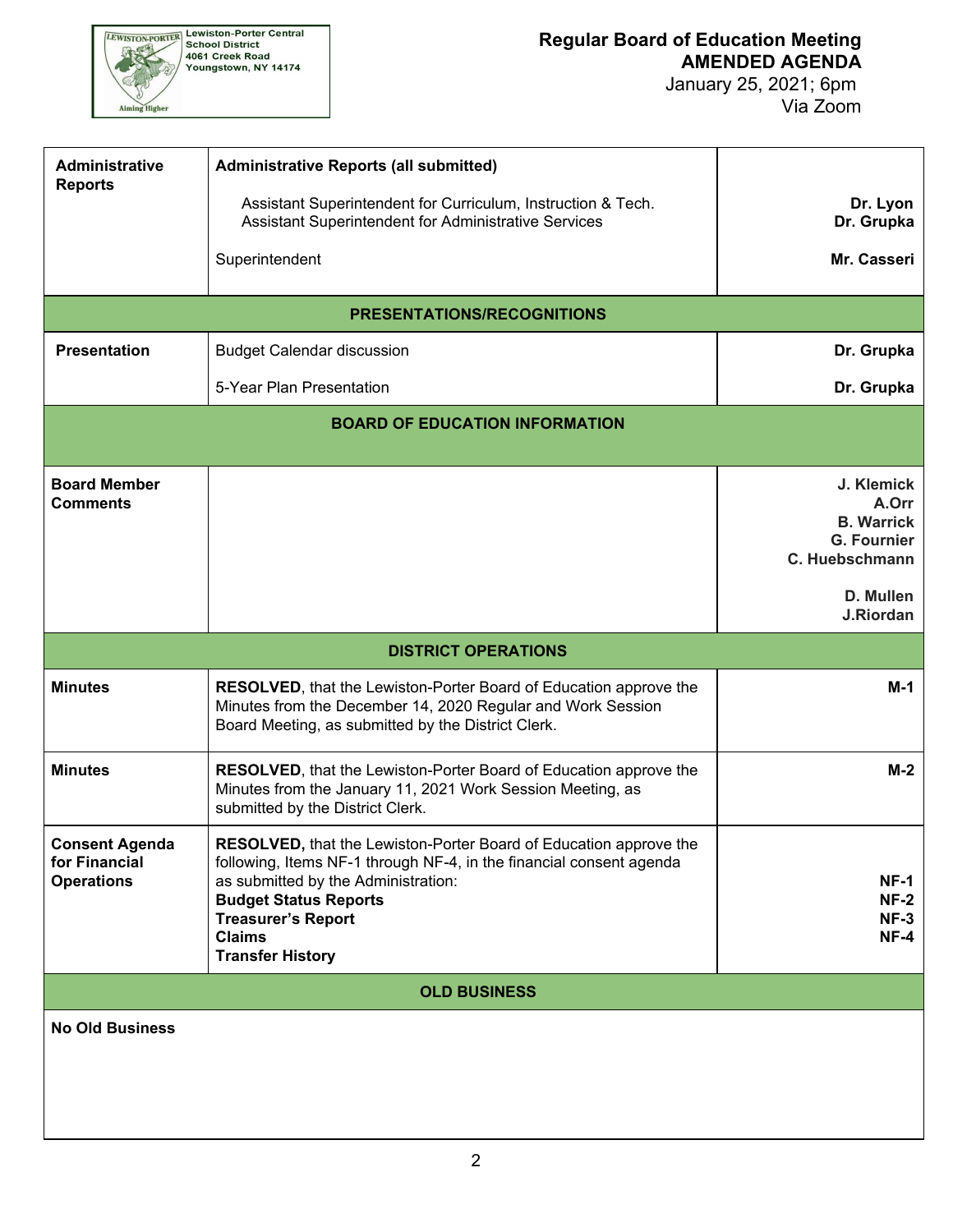| <b>NEW BUSINESS - ADMINISTRATION</b>                                              |                                                                                                                                                                                                                                                                                                                                                                                                                                                                                                                                                                                                                                                                                                                                                                                                                                                                                                                                                                                                                                                                                                                                                                                                     |             |  |  |  |
|-----------------------------------------------------------------------------------|-----------------------------------------------------------------------------------------------------------------------------------------------------------------------------------------------------------------------------------------------------------------------------------------------------------------------------------------------------------------------------------------------------------------------------------------------------------------------------------------------------------------------------------------------------------------------------------------------------------------------------------------------------------------------------------------------------------------------------------------------------------------------------------------------------------------------------------------------------------------------------------------------------------------------------------------------------------------------------------------------------------------------------------------------------------------------------------------------------------------------------------------------------------------------------------------------------|-------------|--|--|--|
| <b>Policy Revision</b><br><b>Acceptance of the</b><br><b>First Reading</b>        | <b>RESOLVED, at the first reading, that the Lewiston-Porter Board of</b><br>Education Accept the following policies;<br>Policy 1330, Appointments and Designations by the Board<br>Policy 1620, Annual Organizational Meeting<br>Policy 1640, Absentee Ballots<br>Policy 3421, Title IX Sex Discrimination<br>Policy 5670, Records Management<br>Policy 5681, School Safety Plans<br>Policy 7140, School Census<br>Policy 7210, Student Evaluation, Promotion and Placement<br>Policy 7510, School Health Services<br>Policy 7511, Immunization of Students<br>Policy 7513, Medication and Personal Care Items<br>Policy 7514, Student Health Records<br>Policy 7515, Pediculosis (Head Lice)<br>Policy 7520, Accidents and Medical Emergencies<br>Policy 7521, Student With Life-Threatening Health Conditions<br>Policy 7522, Suicide<br>Policy 7523, Concussion Management<br>Policy 7530, Child Abuse and Maltreatment<br>Policy 7550, Dignity for All Students<br>Policy 7551, Sexual Harassment of Students<br>Policy 7552, Student Gender Identity<br>Policy 7560, Notification of Sex Offenders<br>Policy 7570, Supervision of Students<br>Policy 7590, Employment of Students of Minor Age | <b>NA-1</b> |  |  |  |
| <b>Approval of</b><br>COVID-19<br><b>Vaccine(s) Time</b>                          | <b>WHEREAS, the COVID-19 pandemic has presented the world with</b><br>unprecedented health challenges that affect every element of life and<br>to limit the spread of the COVID-19 virus<br>It is hereby RESOLVED, upon the recommendation of the<br>Superintendent of Schools, that the Lewiston-Porter Board of<br>Education encourages all personnel to:<br>Receive a COVID-19 vaccination at the earliest possible time<br>$\bullet$<br>consistent with vaccine guidance;<br>Provide the all school personnel with the opportunity to secure<br>the COVID-19 vaccine during work hours without penalty or<br>use of the employee's time;<br>This resolution is effective immediately.                                                                                                                                                                                                                                                                                                                                                                                                                                                                                                           | <b>NA-2</b> |  |  |  |
| <b>Approval of the</b><br>2021-2022 Budget<br><b>Development</b><br>Calendar      | RESOLVED, that the Lewiston-Porter Board of Education approve the<br>2021-2022 Budget Development Calendar, as recommended by the<br>Assistant Superintendent for Administrative Services.                                                                                                                                                                                                                                                                                                                                                                                                                                                                                                                                                                                                                                                                                                                                                                                                                                                                                                                                                                                                          | <b>NA-3</b> |  |  |  |
| <b>Approval of the</b><br><b>Trautman</b><br><b>Associates</b><br><b>Contract</b> | RESOLVED, that the Lewiston-Porter Board of Education approve the<br>the acceptance of Trautman Associates as the Architect for the<br>2020-2024 Capital Project, as recommended by the Assistant<br>Superintendent for Administrative Services.                                                                                                                                                                                                                                                                                                                                                                                                                                                                                                                                                                                                                                                                                                                                                                                                                                                                                                                                                    | <b>NA-4</b> |  |  |  |

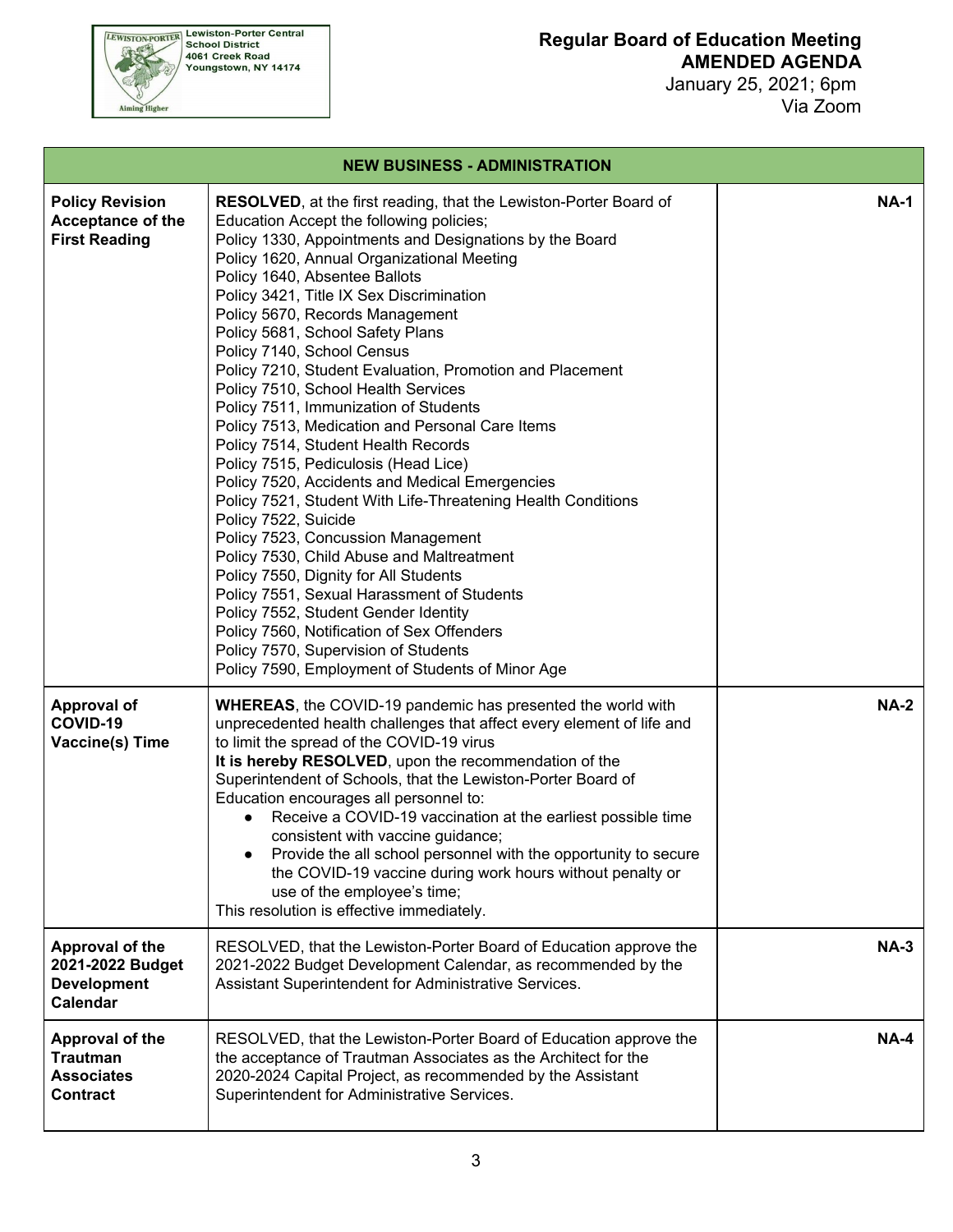

|                                                                                 |                                                                                                                                                                                                                                                                                                                                                                                                                                                                                                                                                                                         |                                   |                 | <b>PUPIL PERSONNEL</b> |  |                |             |
|---------------------------------------------------------------------------------|-----------------------------------------------------------------------------------------------------------------------------------------------------------------------------------------------------------------------------------------------------------------------------------------------------------------------------------------------------------------------------------------------------------------------------------------------------------------------------------------------------------------------------------------------------------------------------------------|-----------------------------------|-----------------|------------------------|--|----------------|-------------|
| <b>Recommendations</b><br>for CSE Placement<br>and Amendments                   | <b>RESOLVED, upon the recommendation of the Superintendent of</b><br>Schools, that the Lewiston-Porter Board of Education accept the<br>recommendations and amendments of the Committee on Special<br>Education and approve the authorization of funds to implement the<br>special education programs and services consistent with such<br>recommendations for the following:<br>2020/2021 School Year: 12/03/2020, 12/07/2020, 12/10/2020,<br>12/11/2020, 12/16/2020, 12/17/2020, 12/18/2020, 12/21/2020,<br>12/23/2020, 12/28/2020, 12/30/2020, 01/04/2021, 01/14/2021,<br>01/15/2021 |                                   |                 |                        |  | $NP-1$         |             |
| <b>Recommendations</b><br>for CPSE<br><b>Placement and</b><br><b>Amendments</b> | <b>RESOLVED, upon the recommendation of the Superintendent of</b><br>Schools, that the Lewiston-Porter Board of Education accept the<br>recommendations and amendments of the Committee on Preschool<br>Special Education and approve the authorization of funds to implement<br>the special education programs and services consistent with such<br>recommendations for the following:<br>2020/2021 School Year: 12/08/2020, 01/04/2021, 01/12/2021                                                                                                                                    |                                   |                 |                        |  |                | $NP-2$      |
|                                                                                 |                                                                                                                                                                                                                                                                                                                                                                                                                                                                                                                                                                                         | <b>PERSONNEL - CONSENT AGENDA</b> |                 |                        |  |                |             |
| <b>Resignations/</b><br><b>Retirements and</b><br><b>Rescissions -</b>          | <b>RESOLVED, upon the recommendation of the Superintendent of</b><br>Schools, that the Lewiston-Porter Board of Education accept the<br>consent agenda for resignations/retirements and rescissions.                                                                                                                                                                                                                                                                                                                                                                                    |                                   |                 |                        |  |                | <b>PRI</b>  |
| <b>Instructional</b>                                                            | <b>Name</b>                                                                                                                                                                                                                                                                                                                                                                                                                                                                                                                                                                             | <b>Date</b>                       | <b>Position</b> |                        |  | Reason         |             |
|                                                                                 | <b>Marc Cousins</b><br>7/1/2021<br>Foreign Language<br>Retirement<br>Teacher                                                                                                                                                                                                                                                                                                                                                                                                                                                                                                            |                                   |                 |                        |  |                |             |
|                                                                                 | MaryAnn Parker<br>6/30/2021                                                                                                                                                                                                                                                                                                                                                                                                                                                                                                                                                             | <b>Reading Teacher</b>            |                 | Retirement             |  |                |             |
| <b>Non-Instructional</b>                                                        | <b>Name</b>                                                                                                                                                                                                                                                                                                                                                                                                                                                                                                                                                                             | <b>Date</b>                       |                 | <b>Position</b>        |  | Reason         | <b>PRNI</b> |
|                                                                                 | Teresa Hillman                                                                                                                                                                                                                                                                                                                                                                                                                                                                                                                                                                          | 6/30/2021                         |                 | <b>Teacher Aide</b>    |  | Retirement     |             |
|                                                                                 |                                                                                                                                                                                                                                                                                                                                                                                                                                                                                                                                                                                         |                                   |                 |                        |  |                |             |
| <b>Appointments -</b><br><b>Annual</b>                                          | <b>RESOLVED, upon the recommendation of the Superintendent of</b><br>Schools, that the Lewiston-Porter Board of Education accept the<br>consent agenda for the following 2020-2021 annual appointments.                                                                                                                                                                                                                                                                                                                                                                                 |                                   |                 |                        |  |                | <b>PAA</b>  |
|                                                                                 | <b>Name</b>                                                                                                                                                                                                                                                                                                                                                                                                                                                                                                                                                                             | <b>Appointment</b>                |                 | <b>Date Effective</b>  |  | <b>Stipend</b> |             |
|                                                                                 | Rhonda Shiah<br>\$6,331.20<br>International<br>1/14/2021<br>Program Coordinator                                                                                                                                                                                                                                                                                                                                                                                                                                                                                                         |                                   |                 |                        |  |                |             |
|                                                                                 |                                                                                                                                                                                                                                                                                                                                                                                                                                                                                                                                                                                         |                                   |                 |                        |  |                |             |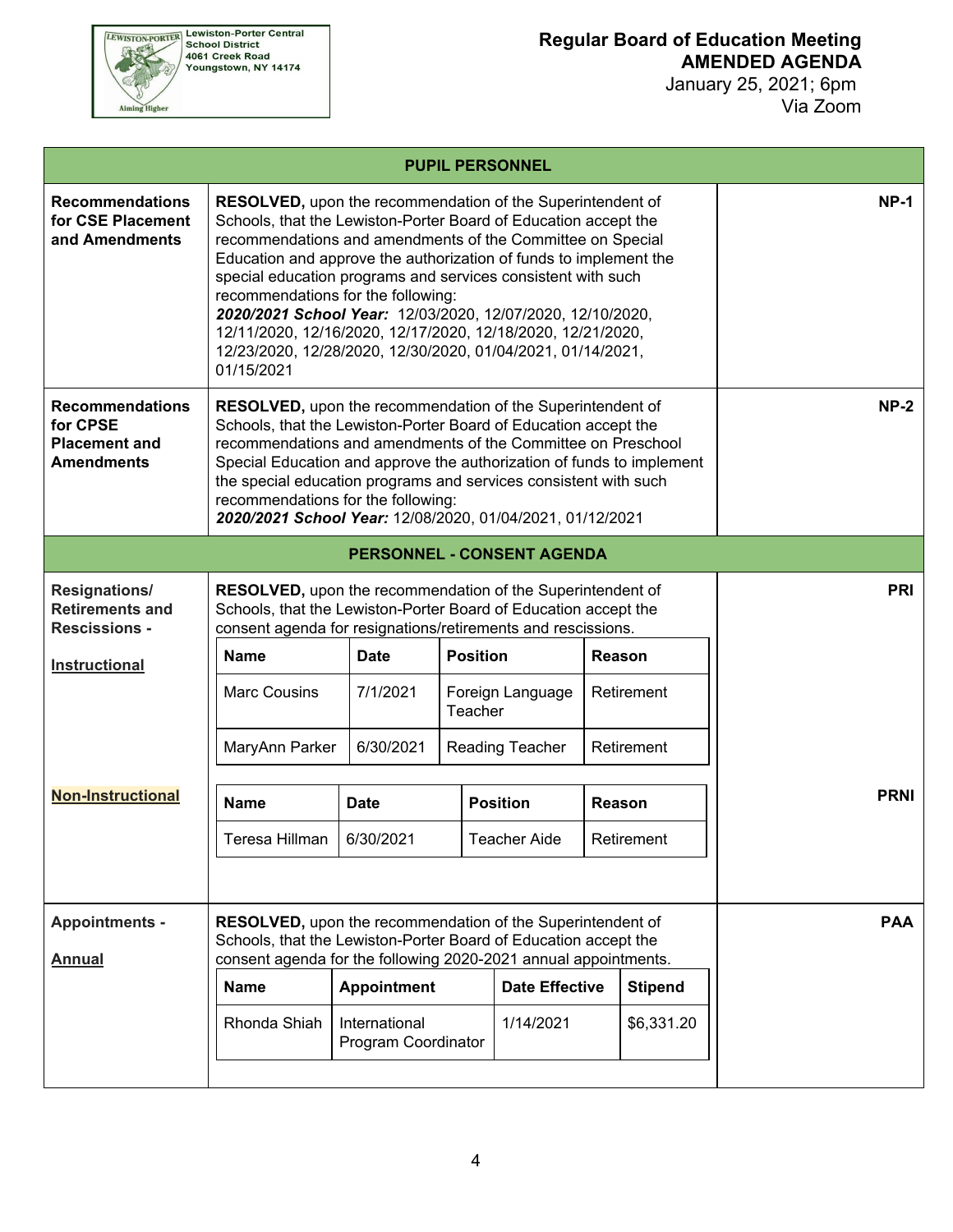

| <b>Appointments -</b>                         | <b>RESOLVED, upon the recommendation of the Superintendent of</b><br>Schools, that the Lewiston-Porter Board of Education accept the<br>consent agenda for Non-Instructional appointments.                                                                                                                                                                                                       |             |                                                                                             |                   |             |
|-----------------------------------------------|--------------------------------------------------------------------------------------------------------------------------------------------------------------------------------------------------------------------------------------------------------------------------------------------------------------------------------------------------------------------------------------------------|-------------|---------------------------------------------------------------------------------------------|-------------------|-------------|
| <b>Non-Instructional</b>                      | <b>Name</b>                                                                                                                                                                                                                                                                                                                                                                                      | <b>Date</b> | <b>Position</b>                                                                             | <b>Salary</b>     | <b>PANI</b> |
|                                               | Rhonda Shiah                                                                                                                                                                                                                                                                                                                                                                                     | 1/14/2021   | Sr. Typist                                                                                  | \$17.18           |             |
| <b>Appointments -</b>                         | <b>RESOLVED, upon the recommendation of the Superintendent of</b><br>Schools, that the Lewiston-Porter Board of Education accept the<br>consent agenda for substitute appointments, without benefits, except<br>as required by law, to be utilized on an as needed basis at the<br>discretion of the Superintendent. Services shall be at-will and at the<br>pleasure of the Board of Education. |             |                                                                                             |                   |             |
| <b>Substitutes</b>                            | <b>Name</b>                                                                                                                                                                                                                                                                                                                                                                                      | <b>Date</b> | <b>Position</b>                                                                             | <b>Daily Rate</b> | <b>PASI</b> |
| <b>Instructional</b>                          | Aren Schwab                                                                                                                                                                                                                                                                                                                                                                                      | 1/19/2021   | Certified                                                                                   | \$122.50          |             |
|                                               | Seth Wilson                                                                                                                                                                                                                                                                                                                                                                                      | 1/19/2021   | Certified                                                                                   | \$122.50          |             |
| <b>Appointments -</b><br><b>Instructional</b> | <b>RESOLVED, upon the recommendation of the Superintendent of</b><br>Schools, that the Lewiston-Porter Board of Education accept the<br>consent agenda for Instructional Tenure appointments.                                                                                                                                                                                                    | <b>PAT</b>  |                                                                                             |                   |             |
| <b>Tenure</b>                                 | Name:                                                                                                                                                                                                                                                                                                                                                                                            |             | Kimberly Alexander                                                                          |                   |             |
|                                               | <b>Tenure Area:</b>                                                                                                                                                                                                                                                                                                                                                                              |             | Science                                                                                     |                   |             |
|                                               | <b>Effective:</b>                                                                                                                                                                                                                                                                                                                                                                                |             | 12/18/2020                                                                                  |                   |             |
|                                               | <b>Probationary Period:</b>                                                                                                                                                                                                                                                                                                                                                                      |             | 1/19/2016 - 12/18/2020                                                                      |                   |             |
|                                               | <b>Certification:</b>                                                                                                                                                                                                                                                                                                                                                                            |             | General Science Gr 7-9 Ext,<br>Biology 5-9, Biology 7-12,<br>Physics 7-12, Mathematics 7-12 |                   |             |
|                                               |                                                                                                                                                                                                                                                                                                                                                                                                  |             |                                                                                             |                   |             |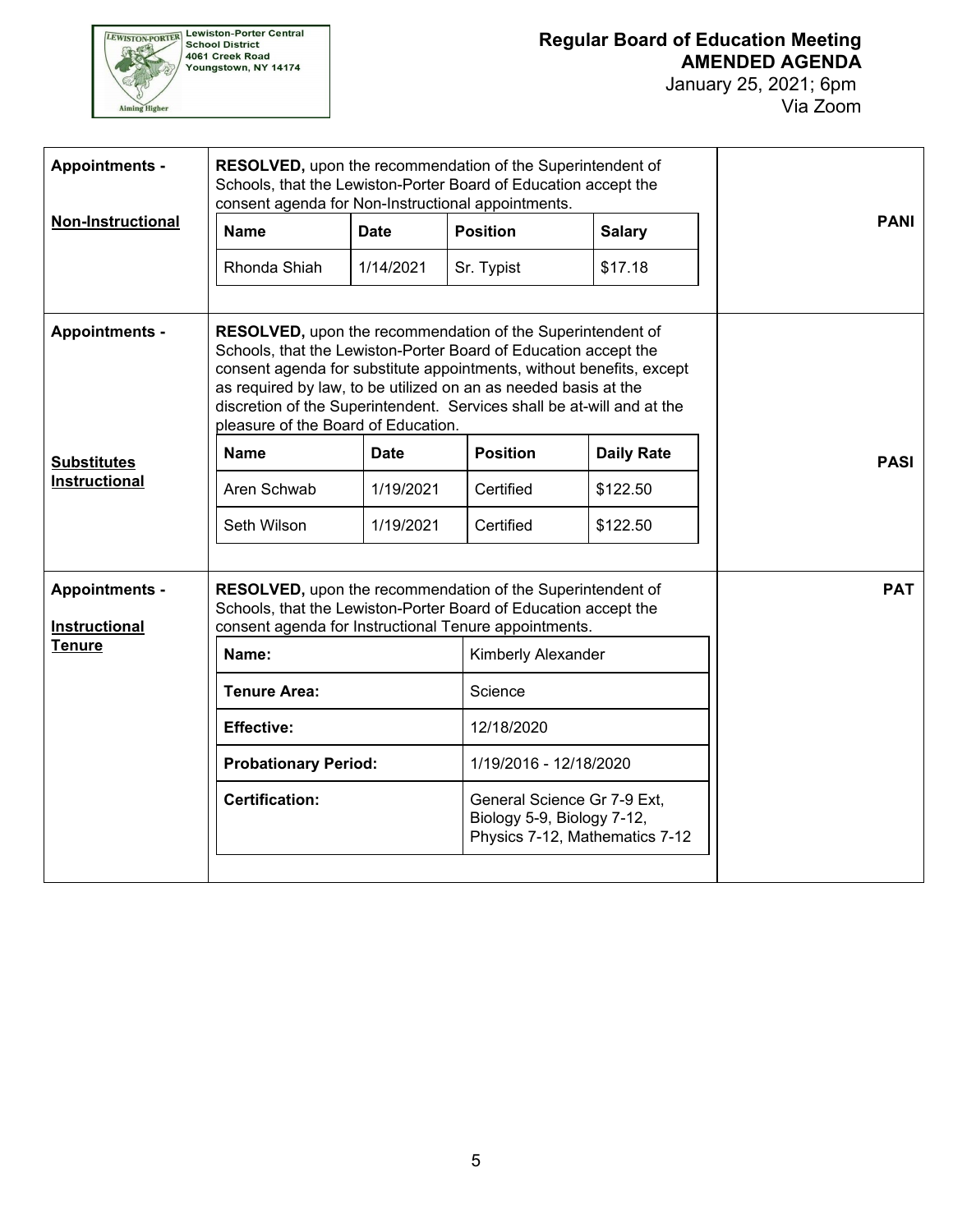

| <b>Appointments -</b><br><b>Coaching</b> |                            | RESOLVED, upon the recommendation of the Superintendent of<br>Schools, that the Board of Education accept the consent agenda for<br>Coaching appointments. Winter 2020-2021 |          |         | <b>PAC</b> |
|------------------------------------------|----------------------------|-----------------------------------------------------------------------------------------------------------------------------------------------------------------------------|----------|---------|------------|
|                                          | <b>Name</b>                | Cat./Step<br><b>Stipend</b><br><b>Appointment</b>                                                                                                                           |          |         |            |
|                                          | Matthew<br><b>Bradshaw</b> | Boys' V Basketball Head<br>Coach                                                                                                                                            | $I-3$    | \$6,125 |            |
|                                          | <b>Brian Hall</b>          | Boys' JV Basketball Head<br>Coach                                                                                                                                           | $II-3$   | \$4,538 |            |
|                                          | Joseph Casale              | Boys' Basketball Assistant                                                                                                                                                  | $VIII-3$ | \$2,651 |            |
|                                          | Richard<br>Lindamer        | Girls' V Basketball Head<br>Coach                                                                                                                                           | $I-3$    | \$6,125 |            |
|                                          | <b>Justin Hays</b>         | Girls' JV Basketball Head<br>Coach                                                                                                                                          | $II-3$   | \$4,538 |            |
|                                          | Joshua Puzan               | Girls' Basketball Assistant                                                                                                                                                 | $VIII-2$ | \$2,492 |            |
|                                          | Jonathan<br>Hoover         | V Wrestling Head Coach                                                                                                                                                      | $I-3$    | \$6,125 |            |
|                                          | Mark Waple                 | JV Wrestling Head Coach                                                                                                                                                     | $II-3$   | \$4,538 |            |
|                                          | <b>Bill Edwards</b>        | <b>Wrestling Assistant</b>                                                                                                                                                  | $VIII-3$ | \$2,651 |            |
|                                          | Kevin Kirsch               | V Ice Hockey Head Coach                                                                                                                                                     | $I-3$    | \$6,125 |            |
|                                          | Max Hyland                 | V Ice Hockey Assistant                                                                                                                                                      | $II-2$   | \$3,888 |            |
|                                          | Linda D'Anna               | V Cheerleading Head<br>Coach                                                                                                                                                | $II-3$   | \$4,538 |            |
|                                          | <b>Taylor Tubinis</b>      | V Cheerleading Assistant                                                                                                                                                    | $IV-3$   | \$2,439 |            |
|                                          | Katharine<br>Ciurczak      | JV Cheerleading Head<br>Coach                                                                                                                                               | $III-2$  | \$2,919 |            |
|                                          | <b>Brooke</b><br>Murdoch   | JV Cheerleading Assistant                                                                                                                                                   | $V-1$    | \$1,734 |            |
|                                          |                            | *Pending Niagara County Health Department, NYSPHSAA Section VI<br>and Niagara Frontier League approval for play and guidance.                                               |          |         |            |